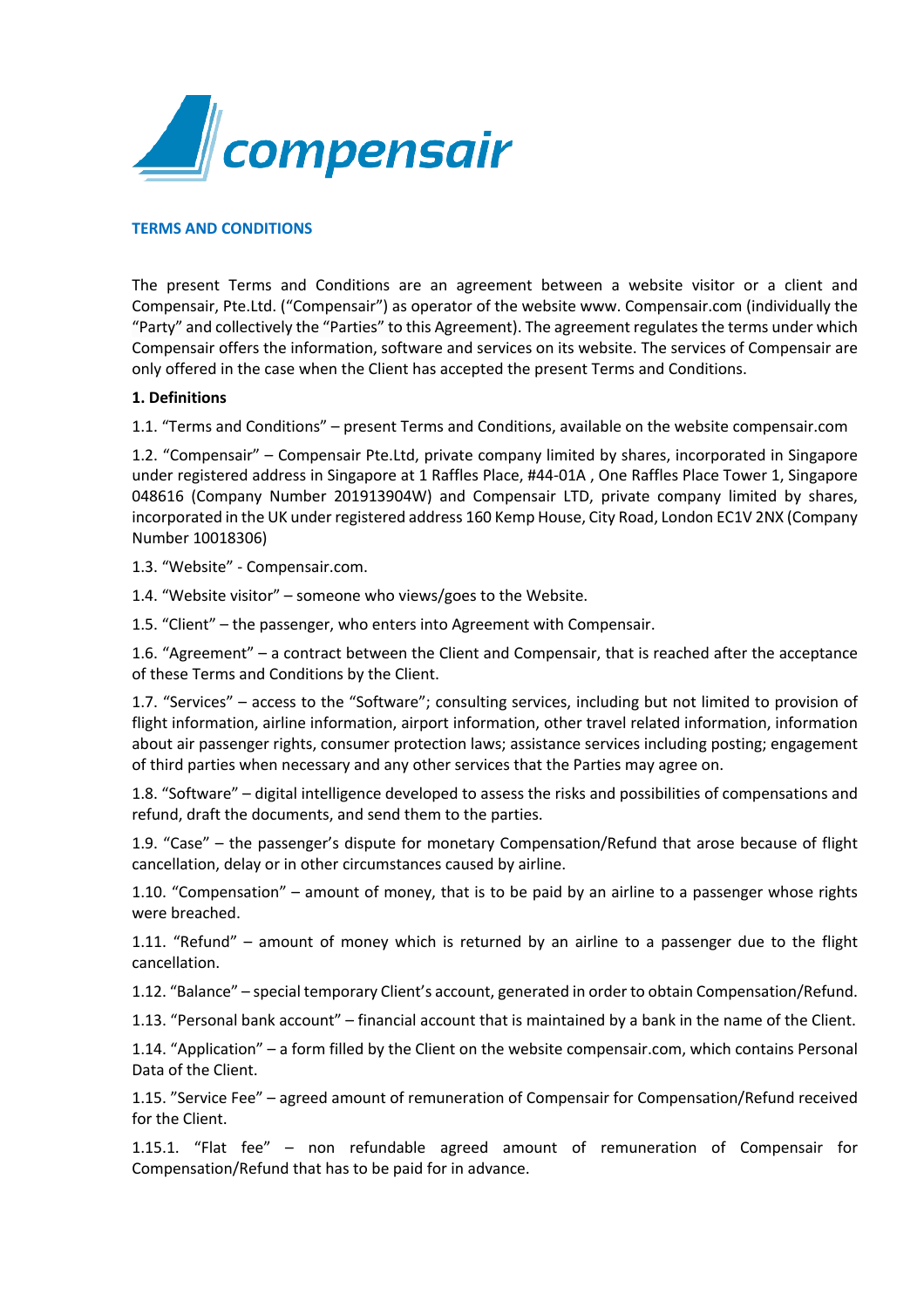1.15.2. "Commission" - amount of remuneration of Compensair for Compensation/Refund that is calculated from received Compensation or ticket price.

1.16. "Partner" – an individual or a legal entity, who entered into the contractual relations with Compensair for the purpose of providing with services, marketing or information campaign on Compensair service.

1.17. "Personal data" – any information relating to Website visitors and Clients that Compensair may collect, in accordance with Privacy Policy.

1.18. "Data subject" - any person whose personal data is being collected, held or processed. Price List, Payment Policy, Privacy Policy, Cookie Policy are integral part of the Terms and Conditions.

### **2. General Terms**

2.1. By acceptance of Terms and Conditions, the Client agrees with all provisions in the Terms and Conditions as well as with provisions in the Privacy Policy, Cookie Policy, Payment Policy and Price list, that can be accessed at the Website.

2.2. Along with contractual relations with Compensair, the Client may participate in marketing or bonus programs of Compensair. In this case, relevant contractual provisions of Compensair with third parties, Partners of such programs, become an integral part of the present Agreement.

2.3. By entering into the Agreement with Compensair, the Client declares that he is entitled to enter into this Agreement on his behalf or on behalf of the (fellow) claimant(s) indicated by him and has legal capacity to do so. In case of warrant's breach by the Client, Compensair has a right to terminate the Agreement unilaterally with the Client notification.

2.4. By accepting Terms and Conditions the Client hereby agrees to engage Compensair to provide the Client with the Services.

2.5. The Agreement will only be concluded, if Compensair agrees to deal with the Client's Case. Compensair shall always be entitled to refuse the Case without providing any reasons. In case of a refusal, Compensair will notify the Client within 7 (seven) business days.

2.6. The Client has the right to terminate the Contract within 7 (seven) days from the date of its conclusion unless Compensair sends relative documents to the airline within these 7 (seven) days.

2.7. The Client warrants, that at this point the Compensation/Refund is not being pursued by him personally or by any third party and no legal dispute is pending between the Client and the airline on the same matter. In case of warranty breach by the Client, he undertakes all the responsibilities, including obligation to pay court fees and legal costs related to the Client's Case. In case of receiving Compensation/Refund from the airline or third parties after entering into the Agreement with Compensair, the Client is obliged to transfer the agreed Service Fee and applicable VAT to the bank account of Compensair according to the Price list.

2.8. By accepting the Terms and Conditions, Client expresses his will to open a Balance. In order to open a Balance, Compensair may engage third parties. For this purpose, by accepting present Terms and Conditions, Client agrees with the Terms and Conditions of the Partner.

## https://www.compensair.com/documents/Compensair/en/PaymentServicesFrameworkCont ract\_MangoPay\_en.pdf

2.9. After entering into the Agreement, the Client grants Compensair the right to recover Compensation/Refund for the Client's benefit, entrusts Compensair to receive Compensation/Refund on the Balance or bank account of Compensair and undertakes an obligation not to pursue the claim on his own and start any litigation or ADR procedure, as well as assign it to any other party without the consent of Compensair. In case of warranty breach by the Client and receiving Compensation/Refund/other type of remuneration from the airline or third parties after entering into the Agreement with Compensair, the Client is obliged to transfer the agreed Service Fee and applicable VAT to the bank account of Compensair.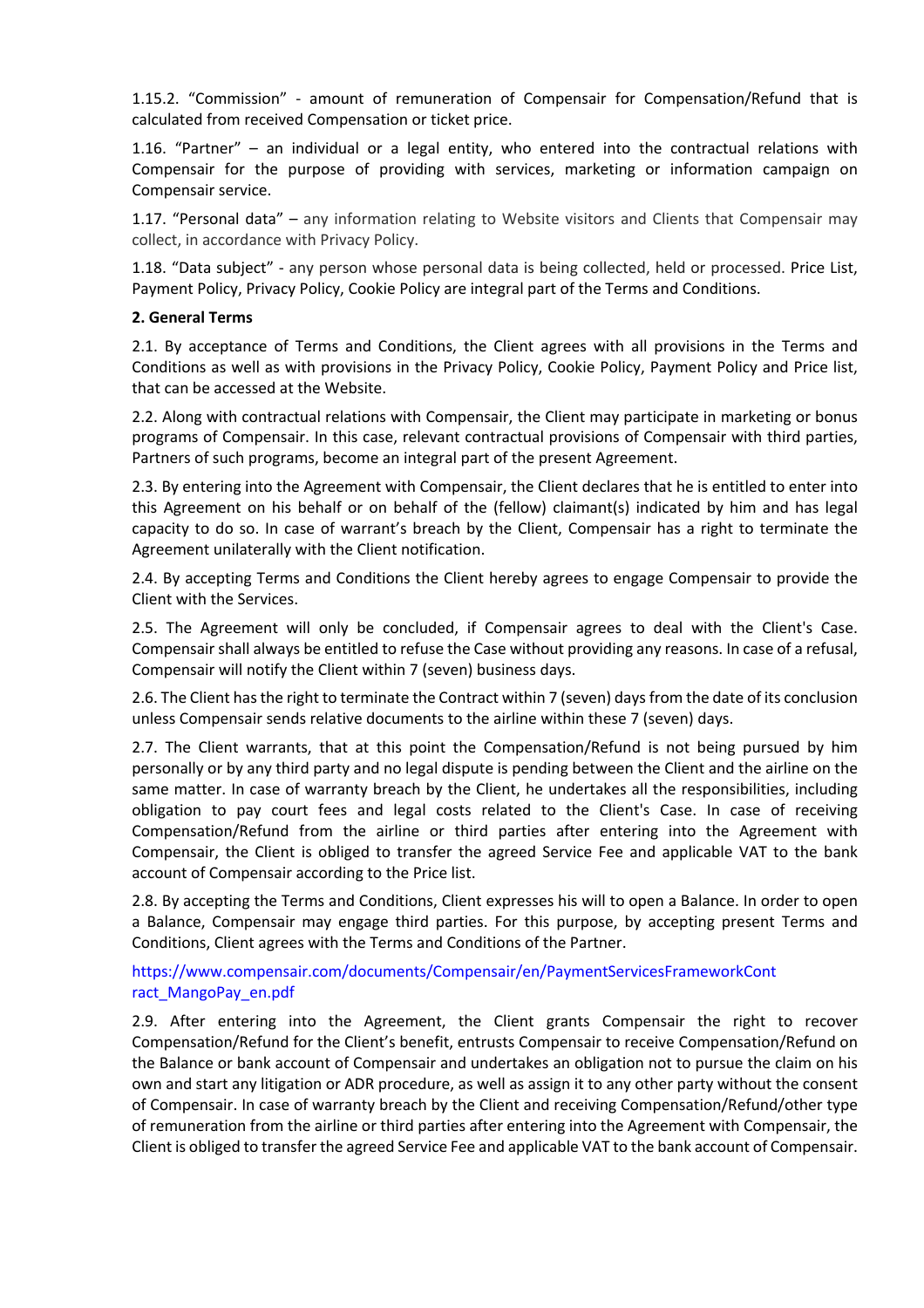If the Client receives Voucher/Free ticket from the airline or third parties after entering into the Agreement with Compensair, the Client is obliged to pay Commission specified in art. 2.2. of the Price List to the bank account of Compensair.

2.10. After the acceptance of the Terms and Conditions the Client shall be obliged to forward any correspondence records regarding the Case to Compensair (if such exist) and cease further negotiations with the concerned airline (if any) and direct any contact made by the airline to Compensair in order to ensure that Compensair achieves the best possible result in recovery of Compensation/Refund.

2.11. If the Client receives any direct payments or Compensation/Refund/Voucher/Free ticket or any other types of remuneration from the airline regarding the Case concerned after entering into the Agreement, the Client shall be obliged to inform Compensair without delay and transfer the agreed Service Fee and applicable VAT to the bank account of Compensair.

2.12. If the Client receives Compensation/Refund/Voucher/Free ticket or any other types of remuneration from third parties regarding the Case concerned after entering into the Agreement, the Client shall be obliged to inform Compensair without delay and transfer the agreed success fee and applicable VAT to the bank account of Compensair.

2.13. The Client is obliged to provide Compensair with full, truthful and accurate information necessary to pursue the Case over the term of the Agreement for the purposes of successful collection of Сompensation/Refund.

2.14. The Agreement terminates, when:

2.14.1. Compensair has successfully recovered Compensation/Refund in accordance with the

Client's Case. The agreed sum was transferred to the Client with a deduction of an established Service Fee.

2.14.2. Compensair has established that it would be futile to continue to pursue the Case after conducting an in-depth review of the case and has advised the Client to stop further work.

## **3. Rights and duties**

3.1. Compensair assists the Client in negotiations with the airline for the recovery of Compensation/Refund, according to the law applicable to the Client's particular air travel.

3.2. Compensair updates the Client on the main stages of dispute settlement including, but not limited to the acknowledgement of documents, submission of the Claim to the airline, receipt of the final decision, receipt of monetary Compensation/Refund from the airline.

3.3. Internal documentation of Compensair and contracted legal representatives, procedural documentation for the case, litigation and enforcement proceedings (including written communications with airlines, national enforcement bodies) can be presented to the Client if it's necessary in the purpose of receiving Compensation/Refund. Compensair reserves the right not to

provide the above documents. It is the sole decision of Compensair to present such documents to the client or not.

3.4. In case the Compensation/Refund issuccessfully collected by Compensair, the sum islater transferred from the Balance to the Personal bank account, with a deduction of an agreed Service Fee and applicable VAT (the fee amount is agreed according to the Price List or by Partner's program terms).

3.5. The Client acknowledges that after filling the Application, he/she transfers the right of any decision making with respect to dispute resolution to Compensair.

3.6. Compensair may engage third parties to make a decision to whether or not initiate legal proceeding for the recovery of the Compensation/Refund. It is the sole decision of Compensair and engaged third parties to bring an action before the court. The Client will be informed of such decision no later than 7 (seven) days before the commencement of proceedings.

3.7. In the event of legal proceedings, a contracted legal representative will be used for legal action, the Client allows Compensair to grant the contracted legal representative access to all of the data communicated to Compensair and allows the legal representative to transfer information concerning the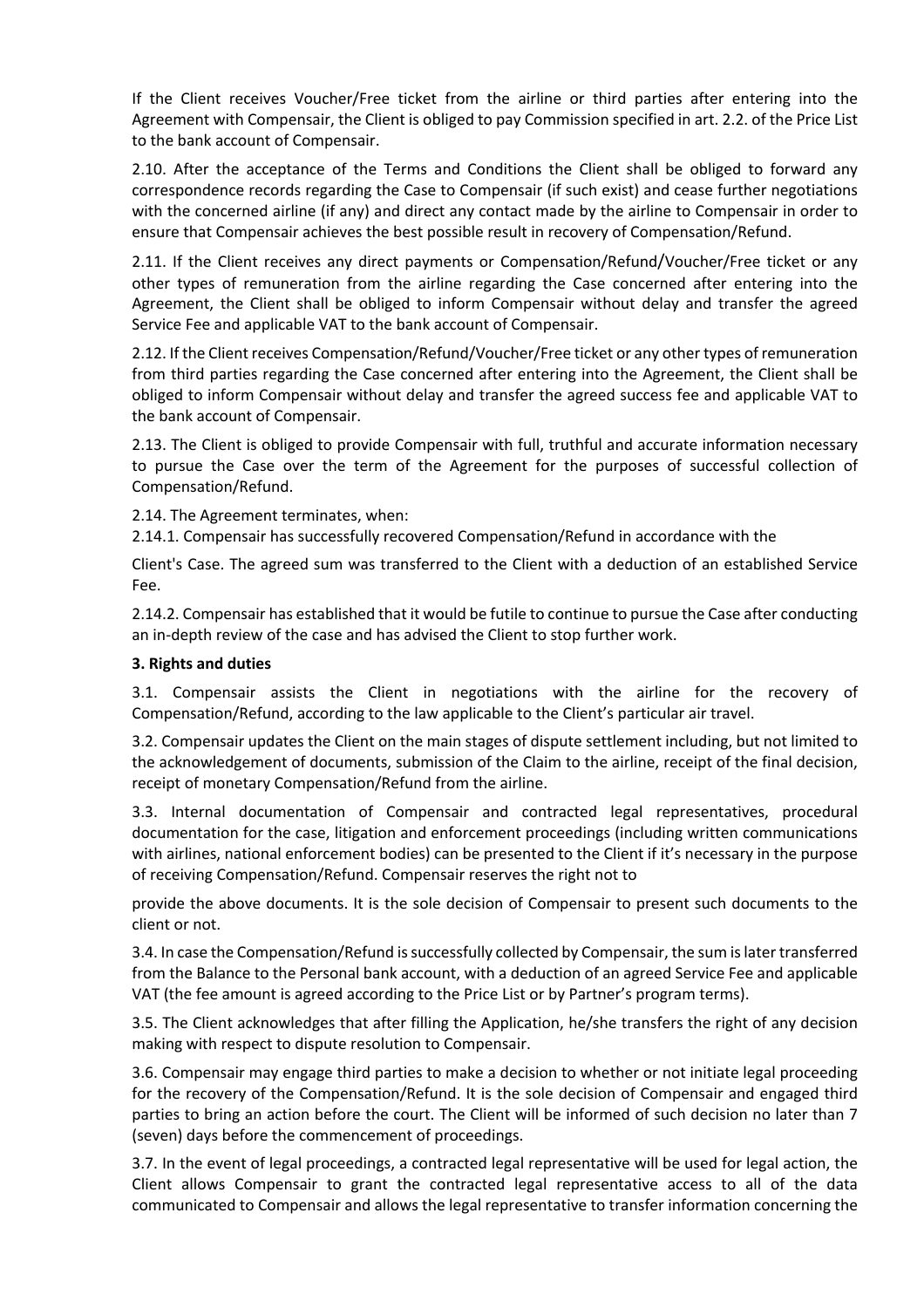proceedings to Compensair. Where any other additional documents are required for the legal action, the Client undertakes to provide such additional documents.

3.8. The Client is permitted to withdraw the instructions to initiate legal proceedings at any time. In this case, the Client will be obliged to reimburse any legal costs sustained by Compensair.

## **4. Renumeration terms**

4.1. Compensair collects a Service Fee only in case of successful collection of Flight Compensation/Refund.

4.2. All funds collected from the Airline and third parties after the Agreement has been entered into that relate to the Services will be regarded as having been collected as a result of efforts and activities of Compensair.

4.3. The Client acknowledges that Compensair has a right not to accept touristic vouchers or/ and any other services as Compensation/Refund. Voucher offer or other alternatives is to be considered as the rejection for Compensation/Refund.

4.4. The Client acknowledges that Compensair has a right to consider partial compensation payment as the rejection for Compensation/Refund. It isthe sole decision of Compensair to accept or reject the partial compensation payment. Compensair makes the appropriate decision in accordance with a careful examination of the all circumstances of the Case.

In case when Compensair accepts partial compensation payment, the client is guaranteed to receive the appropriate amount of Compensation net of charges.

4.5. In case the case is successfully settled and Compensation/Refund is received, the amount of Service Fee is calculated in accordance with the Price list.

4.6. In case the Agreement with Compensair is concluded via Partner or another corporate agreement, the fee structure, payout options, currency conversion and similar might be different depending on the specific level of services provided and individual terms agreed upon.

4.7. When the monetary Compensation/Refund is transferred to the bank account of Compensair/Balance, Compensair undertakes to inform the Client of such and make a request for the passport and bank information. Compensair defines on its own the transfer method. The Client must provide Compensair with requested information for the transfer. Compensair is under the obligation to transfer the agreed Compensation sum/Refund (with a deduction of the Service Fee, applicable VAT and bank commission) to the Client's account within 30 (thirty) business days since the receipt of the Client's bank account information provided in accordance with the Payment Policy.

4.8. The Client acknowledges that in case of incorrect information on bank account, address, the Compensation/Refund recipient, Compensair does not hold any liability for the transfer of Compensation/Refund to a wrong recipient.

4.9. Compensair undertakes possible methods (based on the information provided by the Client) to contact the Client in order to transfer the received Compensation/Refund. In case, the Client does not provide with requested information forthe Compensation/Refund transfer within 6 (six) months, the right for Compensation/Refund is to be transferred to Compensair.

4.10. Compensair's performance of its obligations to the Client on payment of Compensation/Refund is the transfer of Compensation/Refund to the bank account provided by the Client in accordance with Payment Policy. If Compensair has properly transferred funds to the account provided by the Client and the Client has not received the funds due to reasons beyond Compensair's control, Compensair may, at the Client's request, provide confirmation of the transfer of such funds, but is not obliged to actively assist the Client in search of such funds.

4.11. In case the monetary Compensation/Refund is transferred into the Client's account by airline or by third parties after entering into the Agreement, the Client undertakes to inform Compensair of such within 3 days from the receipt of the abovementioned payment and transfer the agreed success fee and applicable VAT to the bank account of Compensair, in case otherwise agreed by parties.